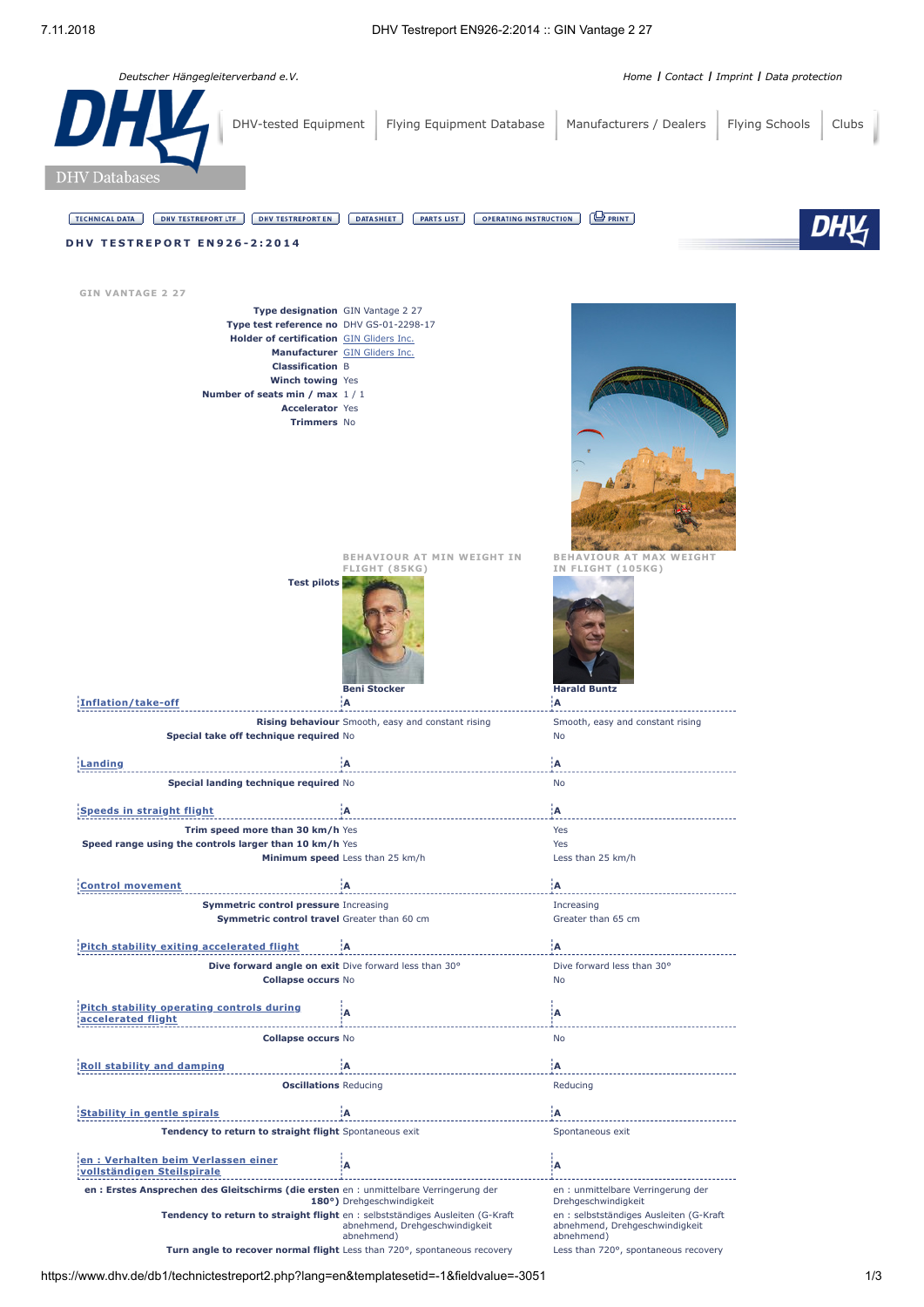| <b>Symmetric front collapse</b>                                  | :A                                                                                     | Α                                      |
|------------------------------------------------------------------|----------------------------------------------------------------------------------------|----------------------------------------|
|                                                                  |                                                                                        |                                        |
|                                                                  | Entry Rocking back less than 45°                                                       | Rocking back less than 45°             |
|                                                                  | Recovery Spontaneous in less than 3 s                                                  | Spontaneous in less than 3 s           |
| Dive forward angle on exit Dive forward 0° to 30°                |                                                                                        | Dive forward 0° to 30°                 |
| <b>Change of course</b> Keeping course                           |                                                                                        | Keeping course                         |
|                                                                  |                                                                                        |                                        |
| Cascade occurs No                                                |                                                                                        | <b>No</b>                              |
| en: Faltleinen wurden benutzt no                                 |                                                                                        | no                                     |
|                                                                  |                                                                                        |                                        |
| en: Symmetrischer Frontklapper mindestens                        |                                                                                        |                                        |
| 50% Flügeltiefe                                                  | в                                                                                      | ίA                                     |
|                                                                  |                                                                                        |                                        |
|                                                                  | Entry Rocking back less than 45°                                                       | Rocking back less than 45°             |
|                                                                  | <b>Recovery</b> Spontaneous in 3 s to 5 s                                              | Spontaneous in less than 3 s           |
|                                                                  |                                                                                        | Dive forward 0° to 30°                 |
| Dive forward angle on exit Dive forward 0° to 30°                |                                                                                        |                                        |
|                                                                  | Change of course Entering a turn of less than 90°                                      | Keeping course                         |
| Cascade occurs No                                                |                                                                                        | <b>No</b>                              |
| en: Faltleinen wurden benutzt no                                 |                                                                                        | no                                     |
|                                                                  |                                                                                        |                                        |
|                                                                  |                                                                                        |                                        |
| en: Symmetrischer Frontklapper im                                |                                                                                        |                                        |
| beschleunigten Flug mindestens 50%                               | в                                                                                      | А                                      |
| Flügeltiefe                                                      |                                                                                        |                                        |
|                                                                  | Entry Rocking back less than 45°                                                       | Rocking back less than 45°             |
|                                                                  |                                                                                        |                                        |
|                                                                  | Recovery Spontaneous in 3 s to 5 s                                                     | Spontaneous in less than 3 s           |
| Dive forward angle on exit Dive forward 30° to 60°               |                                                                                        | Dive forward 0° to 30°                 |
|                                                                  | Change of course Entering a turn of less than 90°                                      | Keeping course                         |
|                                                                  |                                                                                        |                                        |
| <b>Cascade occurs No</b>                                         |                                                                                        | No                                     |
| en: Faltleinen wurden benutzt no                                 |                                                                                        | no                                     |
|                                                                  |                                                                                        |                                        |
| <b>Exiting deep stall (parachutal stall)</b>                     | Α                                                                                      | Α                                      |
|                                                                  |                                                                                        |                                        |
| Deep stall achieved Yes                                          |                                                                                        | Yes                                    |
|                                                                  | <b>Recovery</b> Spontaneous in less than 3 s                                           | Spontaneous in less than 3 s           |
| Dive forward angle on exit Dive forward 0° to 30°                |                                                                                        | Dive forward 0° to 30°                 |
|                                                                  |                                                                                        |                                        |
|                                                                  | Change of course Changing course less than 45°                                         | Changing course less than 45°          |
| Cascade occurs No                                                |                                                                                        | <b>No</b>                              |
|                                                                  |                                                                                        |                                        |
| <b>High angle of attack recovery</b>                             | :A                                                                                     | ۱A.                                    |
|                                                                  |                                                                                        |                                        |
|                                                                  | Recovery Spontaneous in less than 3 s                                                  | Spontaneous in less than 3 s           |
| Cascade occurs No                                                |                                                                                        | <b>No</b>                              |
|                                                                  |                                                                                        |                                        |
|                                                                  |                                                                                        |                                        |
| <b>Recovery from a developed full stall</b>                      | łВ.                                                                                    | 'A                                     |
|                                                                  |                                                                                        | Dive forward 0° to 30°                 |
| Dive forward angle on exit Dive forward 30° to 60°               |                                                                                        |                                        |
|                                                                  | <b>Collapse No collapse</b>                                                            | No collapse                            |
| Cascade occurs (other than collapses) No                         |                                                                                        | <b>No</b>                              |
|                                                                  |                                                                                        | Less than 45°                          |
|                                                                  |                                                                                        |                                        |
|                                                                  | Rocking back Less than 45°                                                             |                                        |
|                                                                  | Line tension Most lines tight                                                          | Most lines tight                       |
|                                                                  |                                                                                        |                                        |
| en : Kleiner einseitiger Klapper                                 | A                                                                                      | ÷Δ                                     |
|                                                                  |                                                                                        |                                        |
| Change of course until re-inflation Less than 90°                |                                                                                        | Less than 90°                          |
| Maximum dive forward or roll angle Dive or roll angle 15° to 45° |                                                                                        | Dive or roll angle 15° to 45°          |
|                                                                  | Re-inflation behaviour Spontaneous re-inflation                                        | Spontaneous re-inflation               |
|                                                                  |                                                                                        |                                        |
| Total change of course Less than 360°                            |                                                                                        | Less than 360°                         |
|                                                                  | <b>Collapse on the opposite side occurs</b> en : Nein (oder nur eine kleine Anzahl von | en : Nein (oder nur eine kleine Anzahl |
|                                                                  | eingeklappten Zellen mit selbstständiger                                               | von eingeklappten Zellen mit           |
|                                                                  | Wiederöffnung)                                                                         | selbstständiger Wiederöffnung)         |
| <b>Twist occurs No</b>                                           |                                                                                        | No                                     |
| Cascade occurs No                                                |                                                                                        | <b>No</b>                              |
| en : Faltleinen wurden benutzt no                                |                                                                                        | no                                     |
|                                                                  |                                                                                        |                                        |
|                                                                  |                                                                                        |                                        |
| en: Großer einseitiger Klapper                                   | įВ.                                                                                    | įв.                                    |
| Change of course until re-inflation 90° to 180°                  |                                                                                        | 90° to 180°                            |
| Maximum dive forward or roll angle Dive or roll angle 15° to 45° |                                                                                        | Dive or roll angle 15° to 45°          |
|                                                                  |                                                                                        |                                        |
|                                                                  | Re-inflation behaviour Spontaneous re-inflation                                        | Spontaneous re-inflation               |
| Total change of course Less than 360°                            |                                                                                        | Less than 360°                         |
|                                                                  | <b>Collapse on the opposite side occurs</b> en : Nein (oder nur eine kleine Anzahl von | en : Nein (oder nur eine kleine Anzahl |
|                                                                  | eingeklappten Zellen mit selbstständiger                                               | von eingeklappten Zellen mit           |
|                                                                  | Wiederöffnung)                                                                         | selbstständiger Wiederöffnung)         |
| <b>Twist occurs No</b>                                           |                                                                                        | No                                     |
| Cascade occurs No                                                |                                                                                        | No                                     |
|                                                                  |                                                                                        |                                        |
| en: Faltleinen wurden benutzt no                                 |                                                                                        | no                                     |
|                                                                  |                                                                                        |                                        |
| en: Kleiner einseitiger Klapper im                               |                                                                                        | в                                      |
| beschleunigten Flug                                              | A                                                                                      |                                        |
|                                                                  |                                                                                        |                                        |
| Change of course until re-inflation Less than 90°                |                                                                                        | 90° to 180°                            |
| Maximum dive forward or roll angle Dive or roll angle 15° to 45° |                                                                                        | Dive or roll angle 15° to 45°          |
|                                                                  | Re-inflation behaviour Spontaneous re-inflation                                        | Spontaneous re-inflation               |
|                                                                  |                                                                                        |                                        |
| Total change of course Less than 360°                            |                                                                                        | Less than 360°                         |
|                                                                  | <b>Collapse on the opposite side occurs</b> en : Nein (oder nur eine kleine Anzahl von | en : Nein (oder nur eine kleine Anzahl |
|                                                                  | eingeklappten Zellen mit selbstständiger                                               | von eingeklappten Zellen mit           |
|                                                                  | Wiederöffnung)                                                                         | selbstständiger Wiederöffnung)         |
| <b>Twist occurs No</b>                                           |                                                                                        | No                                     |
| Cascade occurs No                                                |                                                                                        | No                                     |
|                                                                  |                                                                                        |                                        |
| en : Faltleinen wurden benutzt no                                |                                                                                        | no                                     |
|                                                                  |                                                                                        |                                        |
| en: Großer einseitiger Klapper im<br>beschleunigten Flug         | В                                                                                      | в                                      |

**Change of course until re-inflation** 90° to 180° **course until re-inflation** 90° to 180°

https://www.dhv.de/db1/technictestreport2.php?lang=en&templatesetid=-1&fieldvalue=-3051 2/3